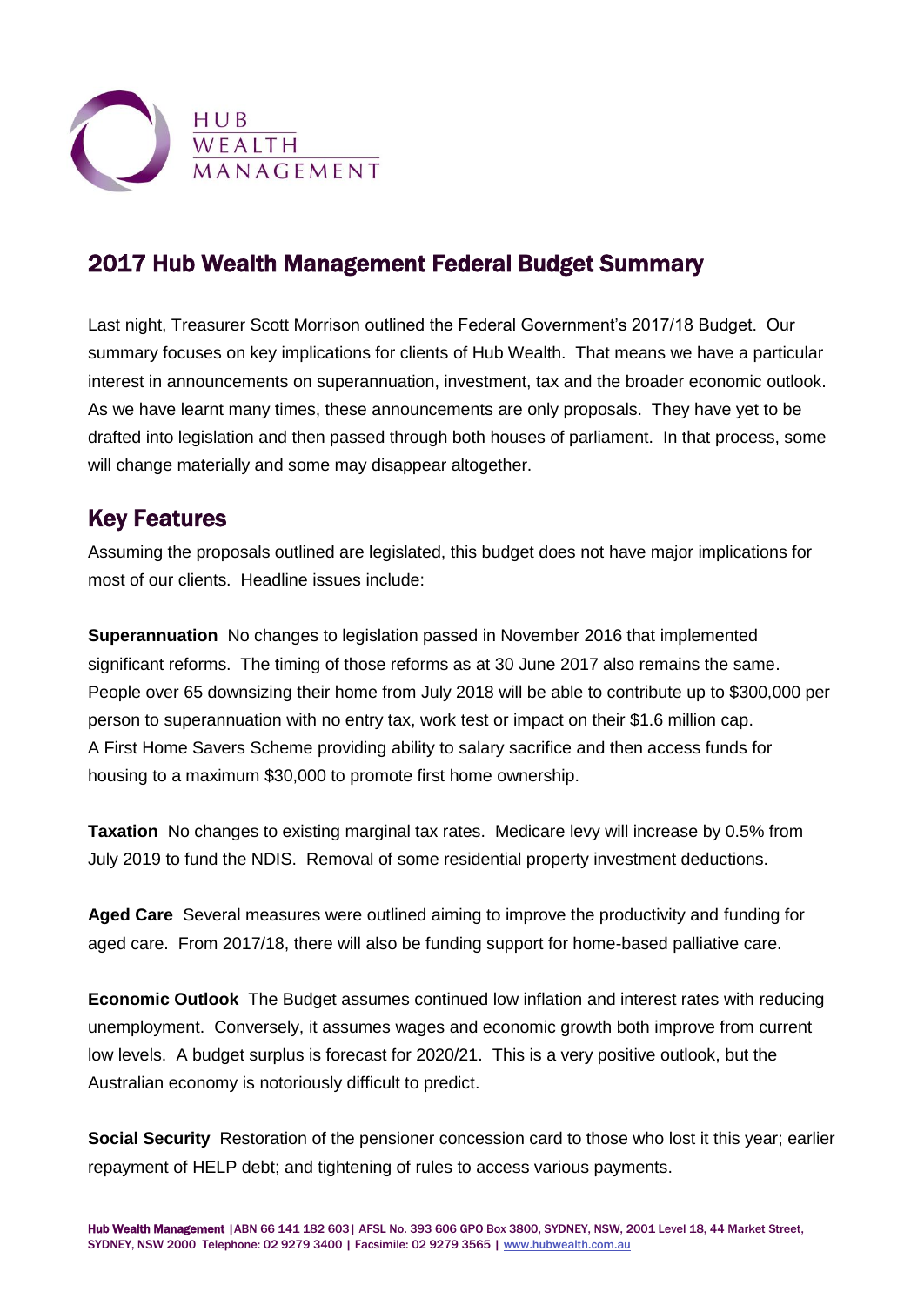

## Superannuation

## Contributions from downsizing the home

*Date of effect: 1 July 2018* 

Individuals aged 65 or older will be able to make non-concessional (after tax) super contributions of up to \$300,000, using proceeds from the sale of the family home. This limit will:

- $\triangleright$  apply on a per person basis
- $\triangleright$  be in addition to the ordinary non-concessional contribution cap, and
- $\triangleright$  be available where the home has been owned for at least 10 years.

Unlike other non-concessional contributions, it will not be necessary to meet a work test or have a 'total super balance' under \$1.6 million. The amount contributed will not be exempt from the assets test used to assess eligibility for the Age Pension.

### First home super saver scheme

#### *Date of effect: From 1 July 2017*

First home buyers will be able to save for a deposit by making voluntary concessional and nonconcessional super contributions. Contributions will be limited to \$15,000 per year (up to a total of \$30,000) and will count towards the relevant contribution cap.

Withdrawals can be made from 1 July 2018. Concessional contributions plus assumed earnings withdrawn will be taxed at the person's marginal tax rate, less a 30% tax offset. The Government has provided an [online estimator](http://www.budget.gov.au/estimator/) to help individuals calculate the potential benefit of the scheme.

### SMSF borrowings

#### *Date of effect: When law is passed*

Broadly, when new limited recourse borrowing arrangements are established, the loan balance will be included in an individual's 'total super balance'. This impacts measurement of contribution caps, eligibility for Government co-contribution or spouse tax offset, etc.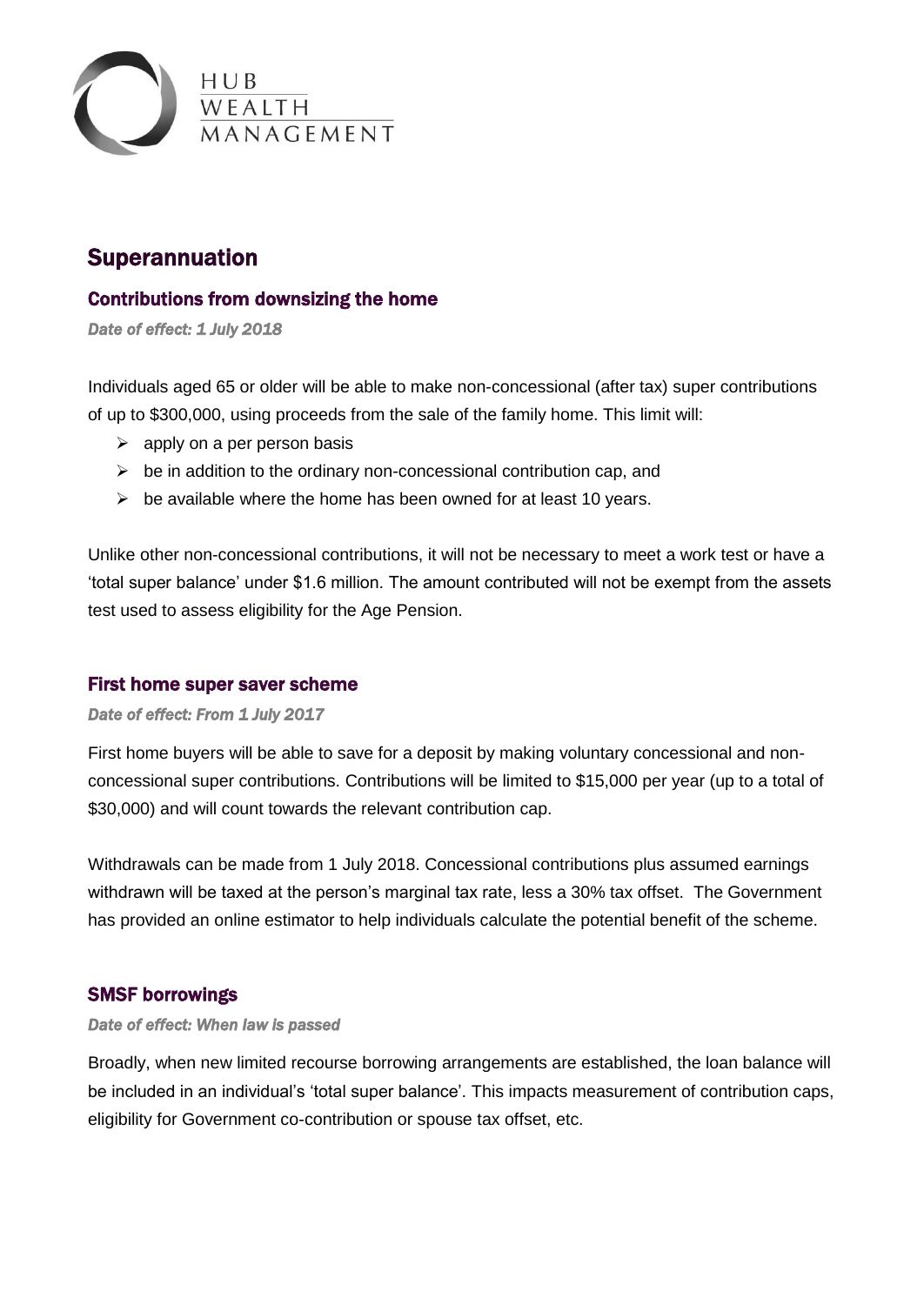

## **Taxation**

### Medicare levy increase

*Date of effect: 1 July 2019* 

The Medicare levy will increase from 2% to 2.5% pa to fully fund the National Disability Insurance Scheme. This increase will flow to a range of other taxes such as Fringe Benefits Tax. In 2016/17, no Medicare levy is paid if income is below \$21,655 for individuals or \$36,541 for couples (\$47,670 for a couple/\$34,244 for singles eligible for seniors and pensions tax offset).

### Small business accelerated depreciation

#### *Date of effect: 1 July 2017*

The ability for small businesses with an annual turnover of \$10 million or less to claim an immediate deduction for eligible assets costing less than \$20,000 each is extended for 12 months.

#### HELP thresholds and rates

#### *Date of effect: 1 July 2018*

The annual income threshold at which Higher Education Loan Program (HELP) repayments commence will be reduced to \$42,000 (currently \$54,869). Also, the repayment rate will start at 1% and increase progressively to 10%.

### Major bank levy

#### *Date of effect: 1 July 2017*

A major bank levy will be introduced for authorised deposit taking institutions (ADIs) with licensed entity liabilities of at least \$100 billion. This will not apply to deposits. The annualised rate is 0.06%. This is projected to raise \$6.2 billion over the forward estimates.

## Additional Capital Gains Tax Discount for Investment in Affordable Housing

#### *Date of effect: 1 July 2017*

Resident individuals investing in qualifying housing (rented to low income tenants, at a discounted rate, managed through a registered provider, held for minimum 3 years) will be eligible for an additional 10% CGT discount, increasing from 50% to 60%. A similar provision will apply from July 2018 for Managed Investment Trust investment in affordable housing.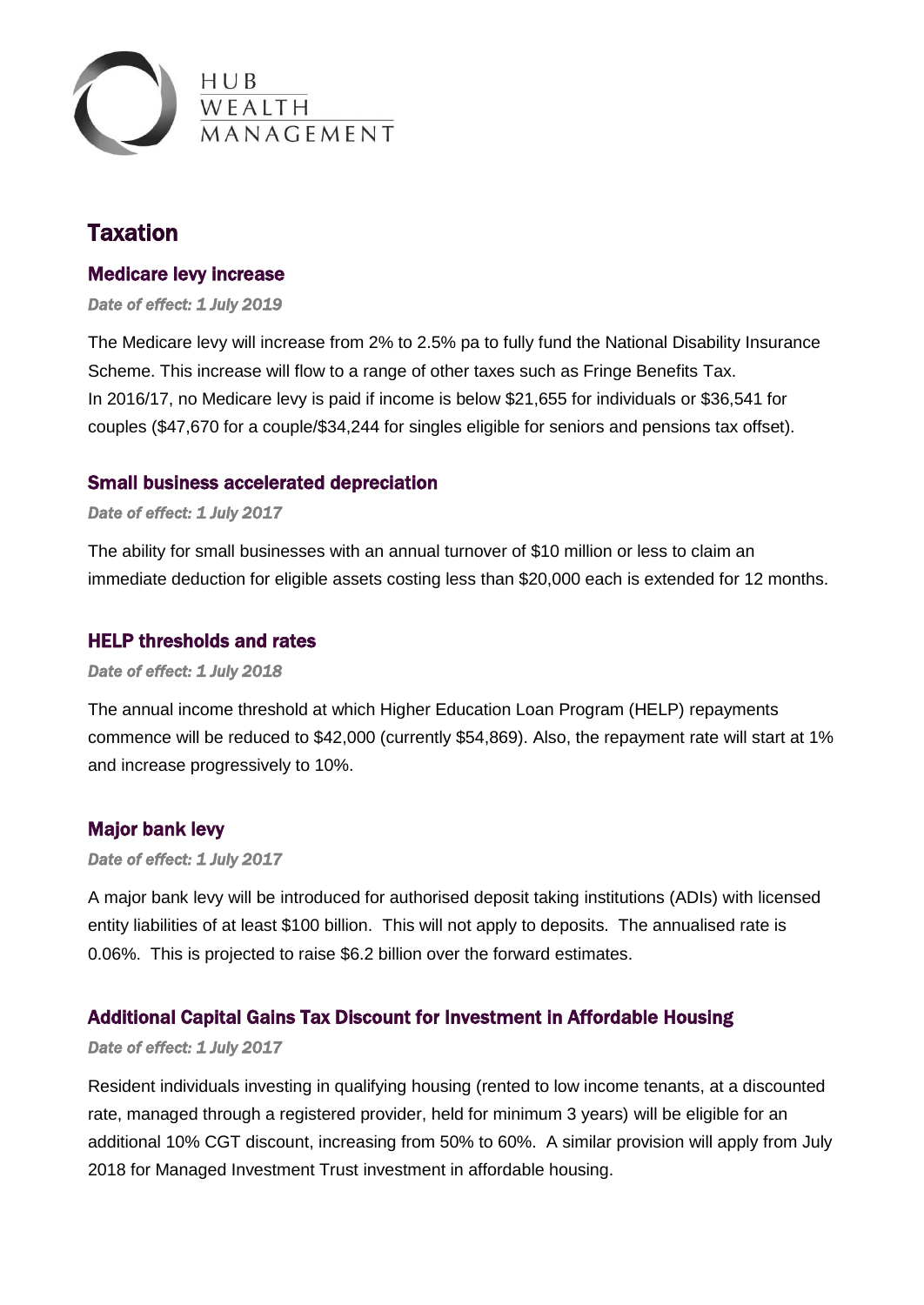

## Social Security

### Pensioner Concession Card

*Date of effect: From 1 July 2017* 

Individuals who lost entitlement to the Pensioner Concession Card as a result of the 1 January 2017 Assets Test changes will be reissued with the card.

#### Energy Assistance Payment

*Date of effect: 20 June 2017* 

Eligible pensioners will be entitled to a one-off Energy Assistance Payment of \$75 for singles and \$125 per couple. Eligible recipients include Australian residents who qualify for the Age Pension, Disability Support Pension and Service Pension.

#### Residency requirements for pensioners

*Date of effect: 1 July 2018* 

To be eligible for the Age Pension and Disability Support Pension (DSP), claimants will need to have 15 years of continuous Australian residence unless they have either:

- $\geq 10$  years continuous Australian residence, with 5 years being during their working life, or
- $\geq 10$  years continuous Australian residence, without having received an activity tested income support payment for a cumulative period of 5 years.

Existing exemptions will continue to apply for DSP applicants who acquire their disability in Australia.

## Family Tax Benefit – Part A

*Date of effect: 1 July 2018* 

A single taper rate of 30 cents in the dollar will apply to income that exceeds the Higher Income Free Area (\$94,316 in 2016/17). Currently, two tests are applied and the higher payment determines the entitlement.

## Family Tax Benefit – Part A and B

*Date of effect: 1 July 2017* 

The payment rates will not be indexed for two years. Indexation will resume on 1 July 2019.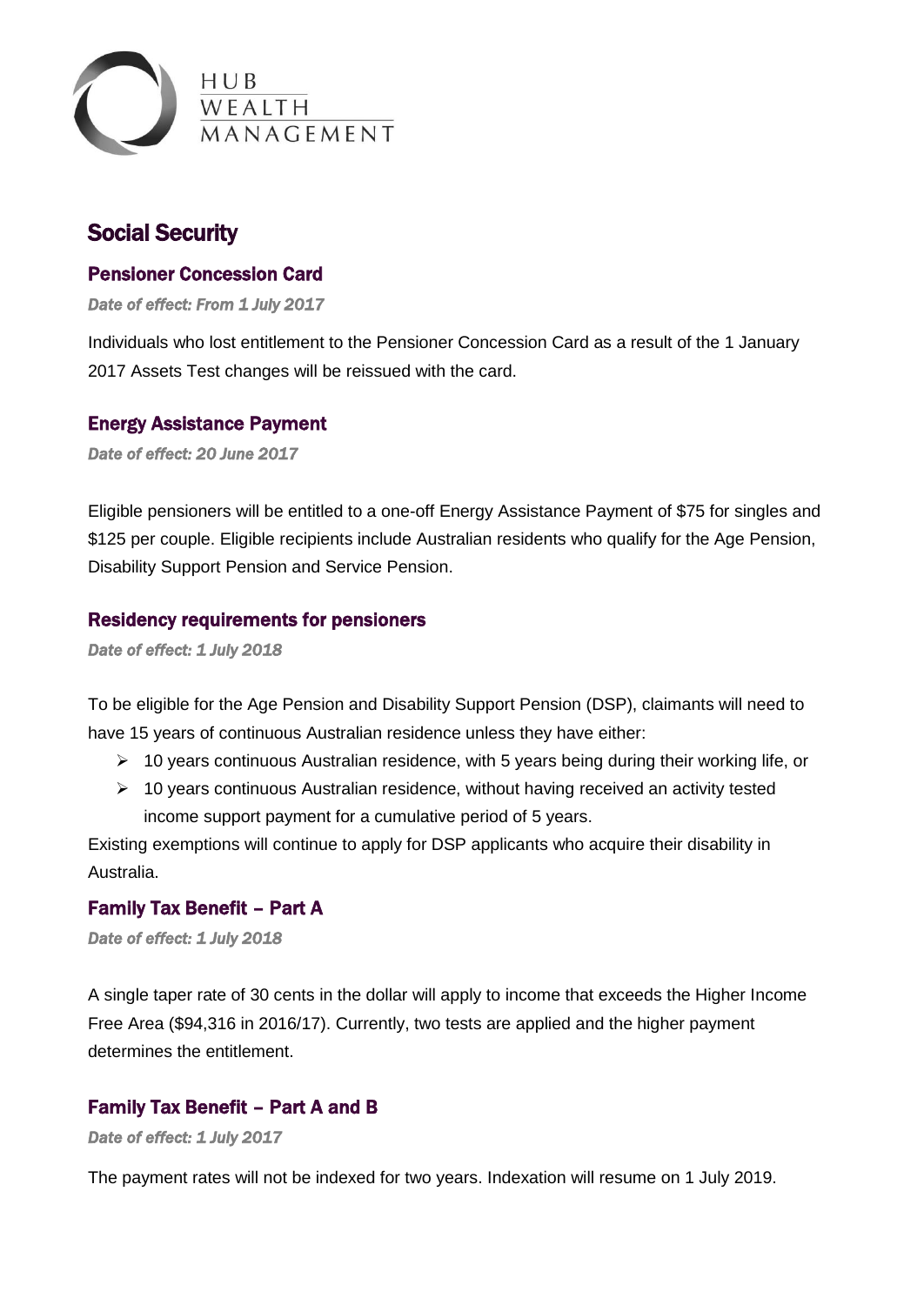

## Liquid Assets Waiting Period

*Date of effect: 20 September 2018* 

The maximum Liquid Assets Waiting Period (LAWP) will increase from 13 to 26 weeks. The LAWP is a period an individual will be ineligible to receive Government income support. The new maximum period will apply to:

- $\triangleright$  singles without dependents with liquid assets of more than \$18,000, or
- $\triangleright$  couples, or singles with dependents, with liquid assets of more than \$36,000.

Liquid assets are readily available assets such as bank accounts, terms deposits, shares and managed funds.

# Aged Care

.

*Date of effect: 1 July 2017* 

An aged care workforce taskforce is to be established to explore options to improve productivity and develop strategy, including for regional and remote areas.

### *Date of effect: 1 July 2018*

The Commonwealth Home Support Program and Regional Assessment Services funding arrangements will be extended. The CHSP and RAS contribute to essential home support services such as Meals on Wheels, personal care, nursing, domestic assistance, etc.

*Date of effect: 1 July 2018* 

From 2017/18, the Government will provide palliative care services for people who would prefer to be care for in their homes rather than in a hospital, supporting greater choice at end-of-life.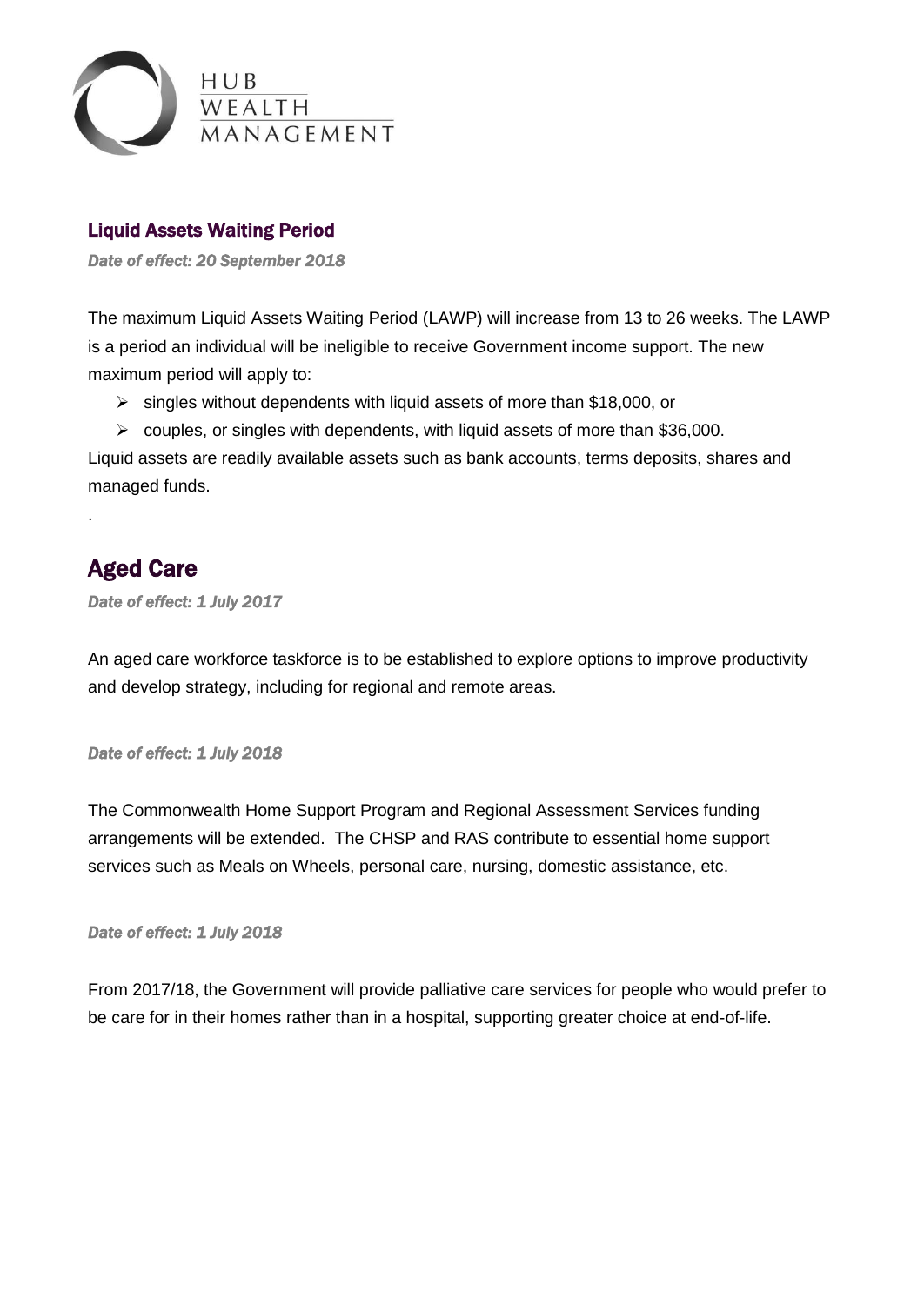

## Economic and Market Implications

Key elements include the proposed tax on the major banks, changes to education funding for schools and universities, affordable housing measures and infrastructure spending. From an economic perspective, it does make sense to borrow to fund projects that will increase the capacity and productivity of the economy – especially if these projects can then generate reasonable returns and/or be sold to recycle the capital. However, it is often very difficult to evaluate what the actual economic benefit of a major project is, what the actual total cost will be, etc. Also, does this mean that "bad debt" includes spending on hospitals and education? That is arguably also an investment in the productive future of the country.

Fundamentally, we have a problem that many categories of age-related spending will grow faster than GDP. Healthcare and social security are examples. This can only be addressed by some combination of reduced spending and/or increased taxes. It is also conceivable that some debt is never repaid: the UK has a public debt to GDP ratio of 40% (twice ours) for more than 400 years.

The package of housing affordability measures includes the First Home Super Saver Scheme, encouragements to older downsizers (up to \$300,000 super contribution per person exempt from age/work test and caps), and incentives for investment in affordable housing (extra 10% DGT discount). There is also a reduction in some gearing deductions (travel expenses) and depreciation, plus a removal of principal place of residence exemption for non-residents. These may impact at the margin. There is no change to negative gearing or CGT, which would make a more significant impact, but also be potentially contentious disruptive. Fundamentally, the biggest factor remains interest rates. The outlook papers suggest that the Government does not expect any rapid rises in rates.

The Budget is now a \$460 billion business. It forecasts a return to surplus in the 2020/21 year. Net debt rises from 18.6% of GDP in 2016/17 to a peak of 19.8% by 2018/19 before falling to 8% by 2028/29. The Budget assumes continued low inflation (2% in 2017/18), low interest rates and reducing unemployment (from 5.75% to 5.25% in 2020/21). Wages growth is assumed to increase from 2% to 4.5% over the next 3 years and real GDP improves from 1.75% now to 3% by 2020/21. This is a very positive outlook, but the Australian economy is notoriously difficult to predict due to the impact of global forces such as commodity prices. (*Apologies we have not included graphs this year: Treasury must be economising, as all were provided in very ugly black and white only!*).